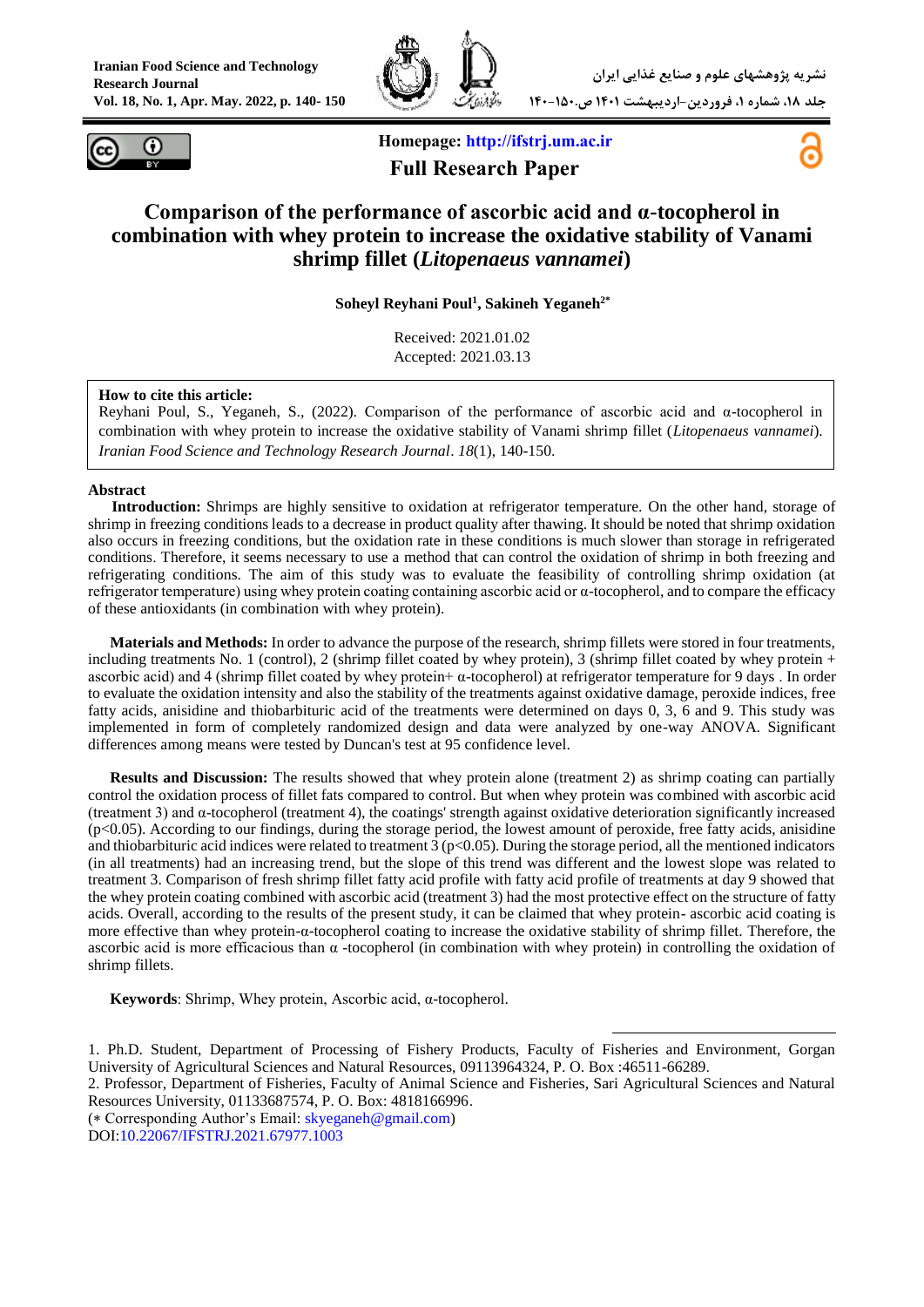

**مقاله علمی-پژوهشی**

# **مقایسه کارایی آسکوربیکاسید و آلفاتوکوفرول در ترکیب با پروتئین آب پنیر جهت افزایش پایداری اکسایشی میگوی وانامی )vannamei Litopenaeus )**

**<sup>1</sup> سهیل ریحانی پول - سکینه یگانه \*2**

تاریخ دریافت: 3111/31/31 تاریخ پذیرش: 3111/33/31

## **چکیده**

هدف از مطالعه حاضر مقایسه کارایی آسکوربیک اسید و آلفاتوکوفرول در ترکیب با پروتئین آبپنیر جهت افزایش پایداری اکسایشی میگوی ذخیره شده در دمای یخچال است. به همین منظور نمونههای بافت میگو در قالب چهار تیمار شامل تیمار ۱ (شاهد)، ۲ (بافت میگو با پوشش پروتئین آبپنیر)، ۳ (بافت میگو با پوشش پروتئین آبپنیر و آسکوربیک اسید) و ۴ (بافت میگو با پوشش پروتئین آبپنیر و آلفاتوکوفرول) در دمای یخچال به مدت ۹ روز ذخیره شدند. بهمنظور بررسی شدت اکسایش و همچنین پایداری تیمارها در برابر فساد اکسیدایتو، شاخصهای پراکسید، اسیدهای چرب آزاد، آنیسیدین و تیوباربیتوریک اسید تیمارها در روزهای صفر، ۳، ۶ و ۹ اندازهگیری شد. نتایج نشان داد پروتئین آبپنیر به تنهایی (تیمار ۲) بهعنوان پوشش میگو میتواند تا حدی روند اکسیداسیون چربیهای میگو را نسبت به شاهد کنترل کند. اما وقتی پروتئین آبپنیر با آسکوربیک اسید (تیمار ۳) و آلفاتوکوفرول (تیمار ۴) غنی شد، قدرت پوشش ها در برابر فساد اکسیداتیو بهصورت معنیداری افزایش یافت )5/50>p). مطابق یافتهها، در طول دوره نگهداری کمترین میزان عدد پراکسید، اسیدهای چرب آزاد، اندیس آنیسیدین و تیوباربیتوریک اسید مربوط به تیمار 3 بود )5/50>p). مقایسه پروفیل اسیدهای چرب میگوی تازه و پروفیل اسیدهای چرب تیمارها در روز نهم نشان داد که پوشش پروتئین آبپنیر حاوی آسکوربیک اسید (تیمار ۳) بیشترین نقش حفاظتی را از ساختار اسیدهای چرب داشته است. بنابر نتایج تحقیق حاضر میتوان ادعا کرد که پوشش پروتئین آبپنیر- آسکوربیک اسید نسبت به پوشش پروتئین آبپنیر- آلفاتوکوفرول از کارائی بیشتری جهت افزایش پایداری اکسایشی میگو برخوردار است. **واژههای کلیدی:** میگو، پروتئین آب پنیر، آسکوربیکاسید، آلفاتوکوفرول

#### **مقدمه**

یکی از راههای افزایش ماندگاری و مقاومت مواد غذایی در برابر فساد اکسیداتیو و میکروبی، استفاده از پوششهای خوراکی در قالب فیلم است. این پوششها که در دو نوع شیمیایی و طبیعی برای نگهداری مواد غذایی مورد استفاده قرار میگیرند، غالبا از جنس پروتئین، پلیساکارید و لیپید هستند. یکی از پوششهای پروتئینی، پروتئین آبینیر میباشد که طی دهه اخیر به دلیل خواص تغذیهای (ضریب هضم باال، داشتن آمینواسیدهای سیستئین و سیستین که پیشساز گلوتانیون هستند) و نگهدارندگی (ممانعت از اکسیداسیون و فعالیت آنزیمها، حفظ خصوصیات کیفی فرآورده مانند عطر، طعم، رنگ و مزه، حفظ ویتامینها و آمینواسیدهای ضروری در محصول) در صنایع غذایی مورد توجه قرار گرفته است )[2003 ,Ahvenainen](#page-9-0) ؛.[,](#page-9-1)*al et* [Gounga](#page-9-1) [2007](#page-9-1)(. یکی دیگر از ویژگیهایی که استفاده از پروتئین آبپنیر را در

1

صنایع غذایی توجیه میکند، دسترسی راحت و ارزان بودن این محصول است.

اگرچه قابلیت مقاومت پوششهای پروتئین آبپنیر در برابر رطوبت به دلیل ماهیت آبدوستی آنها کم است، اما موانع مناسبی در برابر عبور گازهایی مانند اکسیژن، دیاکسید کربن، ترکیبات معطر و فرار و همچنین چربیها هستند )[2007 ,Sarikus & Seydim](#page-10-0)). از اینرو این فیلمها توانایی افزایش زمان ماندگاری فرآوردههای غذایی را دارند )[2008 ,Floros & Ozdemir](#page-10-1)). از آنجا که فیلم پروتئین آبپنیر مقاومت مکانیکی باالیی دارد، پوشش مواد غذایی با این فیلم، فرم ظاهری و خواص مکانیکی فرآورده را بهبود میدهد [\)](#page-10-0) [& Seydim](#page-10-0) .)[Sarikus, 2007](#page-10-0)

به دلیل اینکه خاصیت نگهدارندگی پوشش پروتئین آبپنیر صرفا به ممانعت از عبور رطوبت، لیپیدها، گازهای مختلف، مواد معطر و فرار

<sup>-1</sup> دانشجوی دکتری، گروه آموزشی فراوری محصوالت شیالتی، دانشکده شیالت و محیط زیست، دانشگاه علوم کشاورزی و منابع طبیعی گرگان، ایران.

<sup>-2</sup> استاد، گروه آموزشی شیالت، دانشکده علوم دامی و شیالت، دانشگاه علوم کشاورزی و منابع طبیعی ساری، ایران.

<sup>)\*</sup> ایمیل نویسنده مسئول: com.gmail@skyeganeh) DOI[:10.22067/IFSTRJ.2021.67977.1003](https://dx.doi.org/10.22067/ifstrj.2021.67977.1003)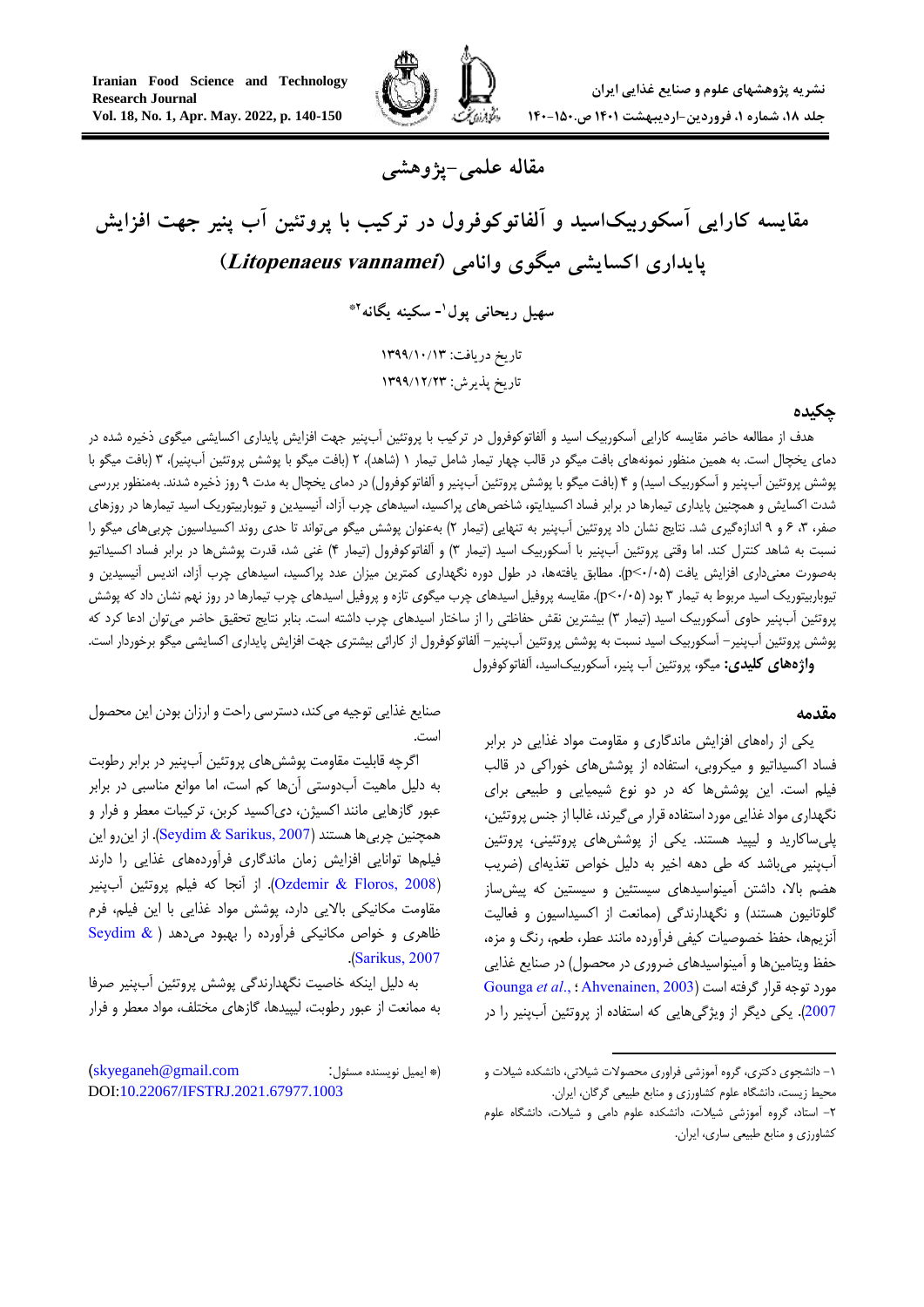بر میگردد، استفاده از ترکیبات فعال در این نوع پوشش با هدف کاهش نرخ اکسایش ماده غذایی، بر کارایی و قدرت نگهدارندگی این پوششها میافزاید. با استفاده از آنتیاکسیدانهای مختلف میتوان پوشش پروتئین آبپنیر را غنی کرد. اما به دلیل ماهیت طبیعی این پروتئینها و همچنین حفظ سالمت مصرفکننده و کاهش نگرانی آنها به جهت مضرات نگهدارندههای شیمیایی، بهتر است از آنتیاکسیدانهای طبیعی استفاده شود.

میگو به دلیل دارابودن اسیدهای چرب غیراشباع با چند پیوند دوگانه طی نگهداری در دمای یخچال به شدت در معرض فساد اکسیداتیو قرار دارد. این آبزی در حالت انجماد نیز به همین دلیل )البته با شدت کمتر( به اکسیداسیون حساس است )[2005 .,](#page-10-2)*al et* Pazos)؛ ضمن اینکه بهطور کلی نگهداری محصوالت و فرآوردههای شیالتی در حالت انجماد منجر به افت خصوصیات کیفی مانند کاهش وزن، آبچک، تغییر ماهیت پروتئین، رنگ و طعم میشود )[1986 ,Pai & Bhobe](#page-9-2)؛ ؛[Gonçalves, & Ribeiro, 2008](#page-9-4) ؛[Boonsumrej](#page-9-3) *et al*., 2007 [2004](#page-9-5) *.*,*al et* Hui). بنابراین استفاده از تکنیکی که بتواند هم در شرایط انجماد و هم شرایط یخچالی سرعت اکسیداسیون اسیدهای چرب میگو را کاهش و متعاقبا به افزایش ماندگاری، حفظ ارزش غذایی و کیفیت محصول کمک کند، ضروری بهنظر میرسد. یکی از این تکنیکها استفاده از فیلمهای خوراکی بر پایه پروتئین آب پنیر است. با توجه به اینکه حساسیت میگو به اکسیداسیون زیاد است، استفاده از پوشش پروتئین آبپنیر خالص برای افزایش ماندگاری آن در شرایط سرد )یخچالی( کافی نیست و این پوشش نمیتواند اثر زیادی بر کنترل شدت اکسایش داشته باشد )[2017 .,al et Farshidi](#page-9-6)). به همین دلیل الزم است پوشش پروتئین آبپنیر با آنتیاکسیدانهای طبیعی غنی شود تا کارایی این پوشش جهت نگهداری میگو افزایش یابد. اما انتخاب نوع آنتیاکسیدان بهواسطه قدرت عمل و اثرگذاری در شرایط ترکیبی با پروتئین آبپنیر بسیار مهم است. چرا که آنتیاکسیدانها از نظر قدرت و عملکرد )بهخصوص در ترکیب با یک ماکرومولکول دیگر مانند پروتئین( میتوانند متفاوت باشند. آسکوربیکاسید )ویتامین C )و آلفاتوکوفرول )ویتامین E )دو آنتیاکسیدان طبیعی هستند که عالوه بر خواص نگهدارندگی (آنتیاکسیدانی) دارای ارزش غذایی و اثرات سودمندی بر سالمت هستند )[2004 .,](#page-9-7)*al et* Han). در مطالعات مختلفی استفاده از آسکوربیک اسید )[2001 ,Abdel](#page-8-0)[؛](#page-9-8) 2004 .,*al et* [Aubourg](#page-9-8) [Zuta](#page-10-4) *et al*., [\(](#page-10-4) آلفاتوکوفرول از و( [Pourashouri](#page-10-3) *et al.*, 2009 ؛ [2007](#page-10-4)؛ 2007 .,*al et* [Georgantelis](#page-9-9) )جهت افزایش پایداری اکسایشی فرآوردههای گوشتی و پروتئینی مورد بررسی قرار گرفته و نتایج مثبتی گزارش گردیده است.

1 1 . *Hypophthalmichthys molitrix*

تحقیقات متعددی در زمینه پوشش مواد غذایی بهوسیله پروتئین آبپنیر و ترکیبات فعال صورت گرفته است. [Khezri](#page-9-10) و همکاران )2512( اثر پوشش پروتئین آبپنیر غنیشده با آسکوربیک اسید را بر نگهداری فیله ماهی قزلآالی رنگینکمان بررسی و گزارش کردند که استفاده از این پوشش طی مدت نگهداری فیله در دمای یخچال نرخ افزایش pH، بازهای ازته فرار، بار باکتریایی کل و سرمادوست را نسبت به شاهد کاهش داد. نتایج مطالعه <mark>[Sayyad](#page-10-5) و همکاران (۲۰۱۶) نشان</mark> داد که پوشش فیله ماهی کپور نقرهای` با پروتئین آبپنیر حاوی اسانس شوید موجب کنترل روند افزایشی شاخصهای اکسایشی و میکروبی تیمار نسبت به شاهد میشود. طی تحقیقی مشخص شد پوشش پروتئین آبپنیر- گلیسرول قادر به افزایش پایداری اکسایشی مغز گردو است )[2016 ,Milani & Hoseini](#page-9-11)). در مطالعه [Mottalebi](#page-9-12) و همکاران )2512( گزارش شد که پوشش خوراکی ماهی کیلکا با پروتئین آبپنیر طی مدت نگهداری در سردخانه منجر به بهبود کیفیت رطوبت و رنگ میشود. [Sayyad](#page-10-5) و همکاران )2516( گزارش کردند پوشش فیش فینگر کپور نقرهای با پروتئین آبپنیر و مونوگلیسرید میتواند منجر به کاهش اکسیداسیون و متعاقبا افزایش زمان نگهداری فرآورده شود. در پژوهشی دیگر، پوشش پروتئین آبپنیر- عصاره سیاهدانه توانست ماندرگاری ماهی سوف را در شرایط یخچالی افزایش دهد.

با توجه به مطالعات انجامشده و ضرورت نیاز به ماندگاری بیشتر میگو در زمان نگهداری سرد (یخچال)، هدف از مطالعه حاضر امکانسنجی کنترل نرخ اکسایش میگو با استفاده از پوشش پروتئین آبپنیر غنیشده با آنتیاکسیدانهای آسکوربیک اسید و آلفاتوکوفرول در دمای یخچال )4±1 درجه سانتیگراد( و همچنین مقایسه کارایی این دو آنتیاکسیدان )در ترکیب با پروتئین با آبپنیر( است.

# **مواد و روشها**

2 میگوهای وانامی با وزن تقریبی 11 گرم از سایت گمیشان واقع در استان گلستان صید و در ظروف حاوی یخ پس از گذشت 3 ساعت به آزمایشگاه )پایلوت فرآوری محصوالت شیالتی دانشگاه علوم کشاورزی و منابع طبیعی ساری( منتقل و پس از سرزنی، پوستگیری و شستشو در شرایط مناسب (انجماد) ذخیره شدند. بهمنظور تهیه پوشش پروتئینی بر پایه آب پنیر از کنسانتره آب پنیر 15 درصد )سیمین فرآور(، آسکوربیکاسید (مرک) و آلفاتوکوفرول (سیگما) استفاده شد.

# **تهیه تیمارها، ایجاد پوشش و آزمونها**

محلول 15 درصد وزنی- حجمی پروتئین آبپنیر در آب مقطر تهیه و بهطور کامل هموژن شد. گلیسرول با نسبت 1:1 )برابر با مقدار پودر پروتئینی) به عنوان پلاستی سایزر به محلول اضافه و سپس محلول

2 . *Litopenaeus vannamei*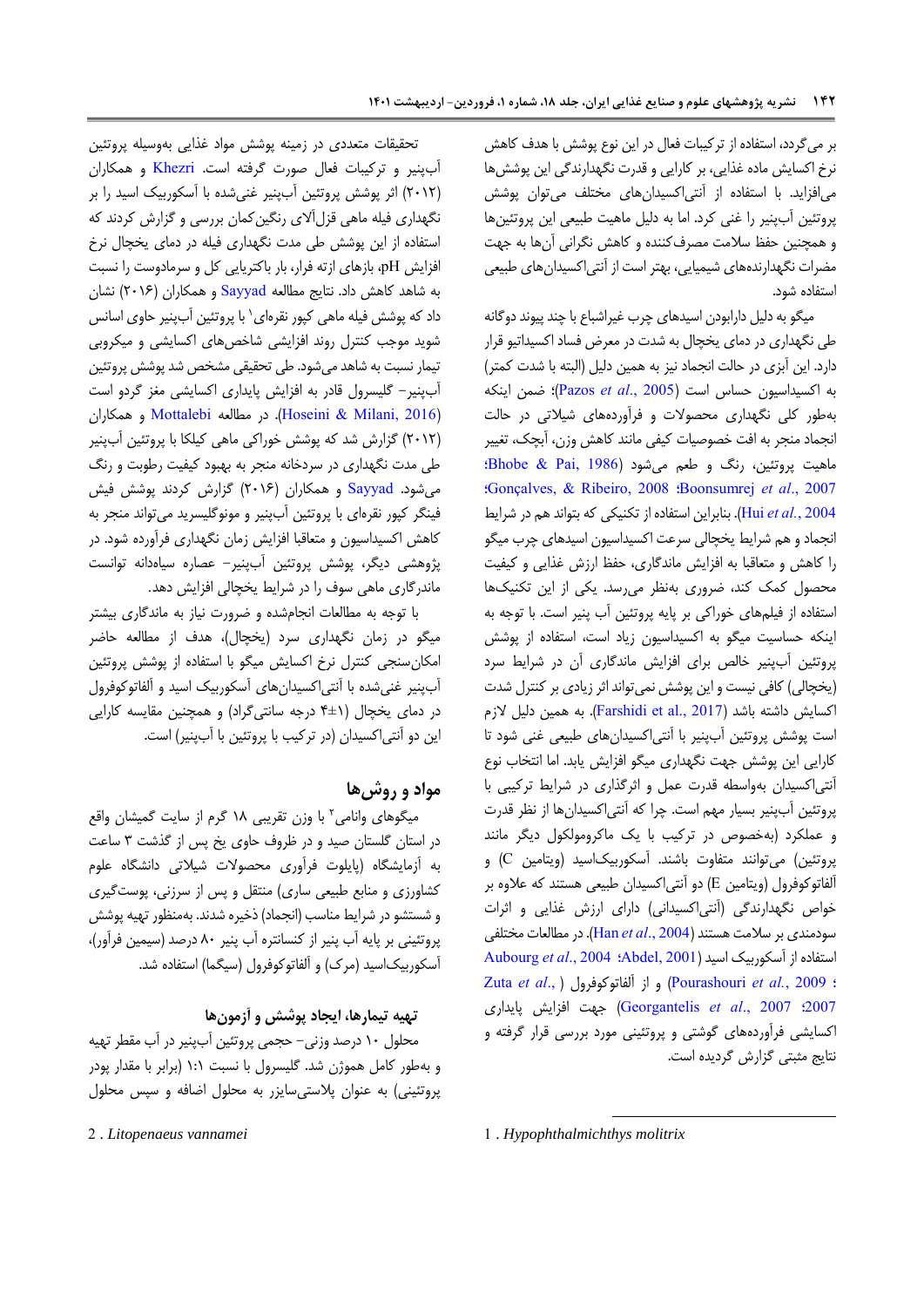حاصل به مدت 35 دقیقه در حمام آب با دمای 95 درجه سانتیگراد قرار گرفت. بعد از اینکه این محلول سرد شد، آنتیاکسیدانهای مورد نظر (آسکوربیک اسید و آلفاتوکوفرول به مقدار ۲ درصد وزنی/ حجمی) به آن اضافه و این ترکیب به مدت یک ساعت هموژن شد [\)](#page-9-10) [Khezri](#page-9-10) 2012 .Min & Krochta, 2007 :et al). بهمنظور ایجاد پوشش از روش غوطهوری استفاده گردید. به این صورت که تیمارها دو بار با فاصله 0 دقیقه و به مدت دو دقیقه در محلولهای تهیهشده قرار گرفتند. پس از غوطهوری بار دوم، به نمونهها اجازه داده شد تا در دمای اتاق

خشک شوند. سپس میگوها به یخچال با دمای 4±1 درجه سانتیگراد منتقل و به مدت 9 روز ذخیره شدند. بهمنظور بررسی خصوصیات کیفی نمونهها و شدت فرآیند اکسایش چربی، شاخصهای پراکسید، اسیدهای چرب آزاد، اندیس آنیسیدین و تیوباربیتوریکاسید برای تیمارها در فواصل روزهای صفر، ،3 6 و 9 اندازهگیری شد. همچنین بهمنظور بررسی تغییرات محتوای اسیدهای چرب بافت میگو در طول نگهداری، پروفیل اسیدهای چرب میگوی تازه و تیمارها بعد از 9 روز ارزیابی و با یکدیگر مقایسه شدند. [جدول 1](#page-3-0) ترکیب تیمارها را نشان میدهد.

| <b>Table 1- Research treatments</b> |                                                  |  |  |  |
|-------------------------------------|--------------------------------------------------|--|--|--|
| <b>Treatments</b>                   | Composition                                      |  |  |  |
| تيمارها                             | تركيب تيمارها                                    |  |  |  |
|                                     | <b>Control (Shrimp texture)</b>                  |  |  |  |
|                                     | شاهد (بافت میگو)                                 |  |  |  |
| $\mathcal{D}_{\mathcal{L}}$         | Shrimp texture $+$ whey protein                  |  |  |  |
|                                     | بافت ميگو+ پروتئين أب پنير                       |  |  |  |
| 3                                   | Shrimp texture + whey protein + ascorbic acid    |  |  |  |
|                                     | بافت ميگو+ پروتئين أب پنير+ أسكوربيکاسيد         |  |  |  |
| 4                                   | Shrimp texture + whey protein + alpha-tocopherol |  |  |  |
|                                     | بافت ميگو+ يروتئين أب ينير+ ألفاتوكوفرول         |  |  |  |

<span id="page-3-0"></span>**جدول -1 تیمارهای تحقیق**

 $PV=100\times V\times N/M$  (1)

**اسیدهای چرب آزاد**

2 تا 3 قطره معرف فنلفتالئین به یک ارلن حاوی 20 میلیلیتر اتانول %96 اضافه شد. این محلول با افزودن 1 تا 2 قطره هیدروکسید سدیم، خنثی و رنگ آن به رنگ پوست پیاز تغییر کرد. محلول حاصل به ارلن حاوی چربی اضافه و روی هیتر قرار گرفت. پس از اولین جوش، محلول از هیتر جدا و 2 تا 3 قطره فنلفتالئین به آن افزوده و سپس با سود تیتر شد. در نهایت اسیدهای چرب آزاد از طریق رابطه 2 محاسبه و بر حسب درصد اولئیکاسید گزارش شد (Egan & Sawyer, 1997). FFA = 2.82 N  $(V_2-V_1)/W$  (۲)

در این رابطه N، نرمالیته سود، 2V، میلیلیتر سود مصرفی برای هر نمونه، 1V، میلیلیتر سود مصرفی برای هر نمونه شاهد و W، گرم چربی است.

## **اندیس آنیسیدین**

جهت سنجش عدد آنیسیدین چربی تیمارها، در ابتدا 2 گرم چربی در 20 سیسی ایزواکتان حل و جذب این محلول با دستگاه اسپکتروفتومتر )Vis-UV، 7200 CE )در طول موج 305 نانومتر قرائت شد. در مرحله بعد، 0 میلیلیتر از این مخلوط با 1 میلیلیتر آنیسیدین 20 درصد در اسید استیک مخلوط شد. بعد از گذشت زمان ده دقیقه،

**استخراج چربی**

بهمنظور استخراج چربی موجود در بافت، ابتدا میگوها توسط مولینکس چرخ و حاللی متشکل از کلروفرم- متانول و آب با نسبت 1:1:2 به خمیر حاصل اضافه شد. پس از هموژنکردن این ترکیب، الیه کلروفرمی جدا و روغن موجود موجود در حالل با تبخیرکننده در دمای ۴۰ درجه سانتی گراد (تحت شرایط خلا) تبخیر و جداسازی شد (Bligh .([& Dyer, 1959](#page-9-14))

#### **عدد پراکسید**

بهمنظور اندازهگیری عدد پراکسید، 65 سیسی کلروفرم و 65 سیسی متانول به دکانتور حاوی 10 گرم بافت میگو اضافه گردید. بعد از 24 ساعت با افزودن 36 سیسی آب مقطر به دکانتور اجازه داده شد تا سه فاز تشکیل شود. 25 میلیلیتر از فاز زیرین به یک ارلن منتقل و با 20 سیسی کلروفرم و استیک اسید )با نسبت 3 به 2( ترکیب شد. در مرحله بعد 5/0 سیسی یدور پتاسیم و 35 سیسی آب مقطر به ترکیب حاصل اضافه گردید. سپس 5/0 سیسی معرف نشاسته %1 وارد ارلن و درب آن بسته شد. بعد از تکاندادن ارلن، ید آزادشده رنگ محلول را تغییر داد. در انتها محلول حاصل با تیوسولفات 5/51 نرمال تیتر و عدد پراکسید از رابطه 1 بر حسب میلیاکیواالن اکسیژن در کیلوگرم چربی محاسبه شد. در این فرمول زیر V حجم تیوسولفات مصرفی، N نرمالیته  $\Gamma$ و M وزن نمونه بر حسب کیلوگرم است (Egan & Sawyer, 1997).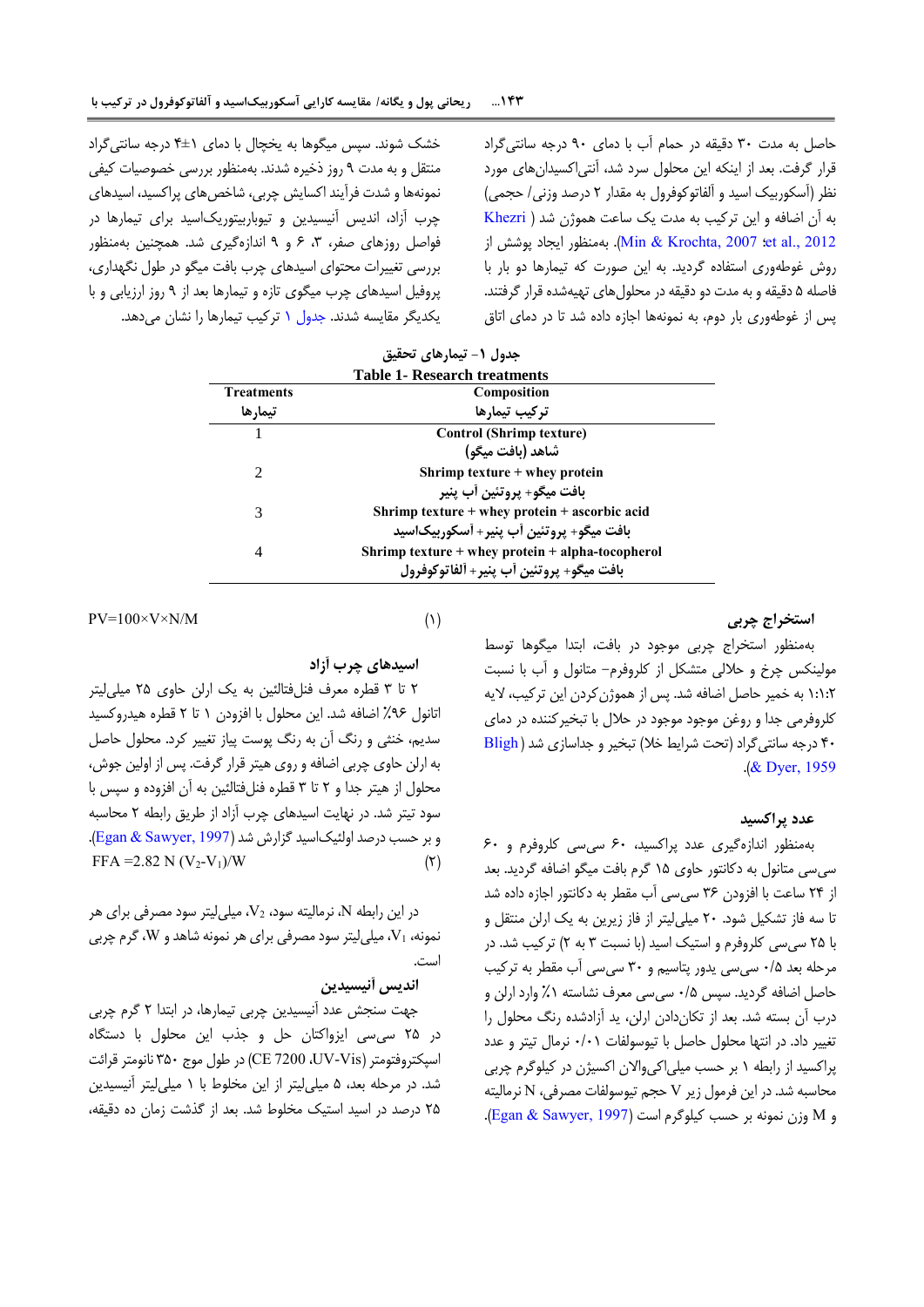جذب این محلول نیز در همان طول موج ثبت شد. در انتها عدد آنیسیدین با استفاده از فرمول 3 محاسبه و گزارش گردید. در این فرمول جذب محلول چربی بعد از واکنش با آنیسیدین،  $A_{\rm b}$  جذب محلول As چربی و M گرم چربی است )[2019 ,Parvaneh](#page-10-6)). AnV=25(1.2 A<sub>s</sub> - A<sub>b</sub>)/M  $($ <sup>r</sup>)

### **شاخص تیوباربیتوریک اسید**

بهمنظور اندازهگیری شاخص تیوباربیتوریک اسید در ابتدا دستگاه تقطیر با مخلوط کردن 15 گرم بافت هموژنشده، 99/0 میلیلیتر آب مقطر و 2/0 میلیلیتر اسید کلریدریک )4 نرمال( در یک ارلن تشکیل شد. در مرحله بعد 4 میلیلیتر معرف TBA به 0 میلیلیتر از مایع حاصل از تقطیر اضافه شد و ظرف حاوی این ترکیب 30 دقیقه در حمام آب )155 درجه سانتیگراد( قرار داده شد. پس از سرد شدن میزان جذب مایع صورتی حاصل در طول موج 031 نانومتر قرائت گردید. شاخص تیوباربیتوریکاسید از حاصل ضرب عدد جذب در ثابت 9/1 محاسبه و به صورت میلیگرم مالوندیآلدهید در کیلوگرم نمونه گزارش شد .)[Tarladgis](#page-10-7) *et al.*, 1960(

#### <span id="page-4-0"></span>**بررسی پروفیل اسیدهای چرب**

بهمنظور بررسی پروفیل اسیدهای چرب روغن میگو، 5/0 گرم چربی استخراجشده با نسبتهای مشخص از متانول، بنزن و اسیدسولفوریک ترکیب و در نهایت متیله شد. یک میکرولیتر از نمونه آمادهشده به دستگاه کروماتوگراف گازی )Packard-Hewlett، 6195 با ستون BPX و دمای 191 درجه سانتیگراد و ردیاب دتکتور شعلهای با دمای 325 درجه سانتیگراد( تزریق شد. کلیات مقادیر اسیدهای چرب به صورت گرم در 155 گرم چربی ارائه شد )[1993 ,Murphy](#page-9-16)).

#### **تجزیه و تحلیل آماری دادهها**

تحقیق حاضر در قالب طرح کامال تصادفی اجرا و بهمنظور آنالیز آماری از نرمافزار SPSS استفاده گردید. دادهها از طریق آزمون آنالیز واریانس یکطرفه آنالیز و معنیداری تفاوت بین میانگینها بهوسیله آزمون دانکن در سطح اطمینان 90 درصد ارزیابی شد.

# **نتایج و بحث**

# **عدد پراکسید**

عدد پراکسید شاخصی است که میزان محصوالت اولیه اکسیداسیون چربیها یا همان هیدروپراکسیدها را میسنجد. از آنجا که هیدروپراکسیدها ممکن است به ترکیبات ثانویه فرار و غیرفرار تبدیل و متعاقبا کیفیت فرآورده را دستخوش تغییرات منفی کنند )تندشدن اکسیداسیونی)، اندازهگیری آنها حائز اهمیت است. اعداد مختلفی برای میزان استاندارد این شاخص عنوان شده است که از یک ) [,Naturland](#page-9-17) [2002](#page-9-17)) و دو (Kanner, 2007) تا پنج میلی اکی والان اکسیژن در کیلوگرم چربی )2002 ,UNECEF )متغیر است.

[جدول 2](#page-4-0) عدد پراکسید تیمارها را در طول دوره نگهداری نشان میدهد. مطابق جدول، در روز صفر همه تیمارها تقریبا عدد پراکسید برابری ارائه کردند )5/50<p). در روز سوم نگهداری، کمترین و بیشترین عدد پراکسید بهترتیب مربوط به تیمار 3 و 1 بود )5/50>p). ضمن اینکه در این روز عدد پراکسید تیمارهای 2 و 4 اختالف معنیداری نداشتند )5/50<p). در روزهای ششم و نهم اعداد پراکسید همه تیمارها متفاوت و کمترین مقدار آن در تیمار 3 ثبت شد )5/50>p). در هر کدام از تیمارها با افزایش زمان نگهداری، روند عدد پراکسید صعودی بود. گرچه اختالف عدد پراکسید در تیمار 3 بین روزهای سوم  $(p>\cdot/\cdot \Delta)$ . و ششم معنی دار نبود (p>

| بجنون / مستعملة بين سنتيته سيسترد المستوري المستقرر بالمستقرر المستقرر بالمستقررات المستقررات المستقررات المستقررات المستقررات المستقررات المستقررات المستقررات المستقررات المستقررات المستقررات المستقررات المستقررات المستقر<br>Table 2- Peroxide value of treatments during storage (mg $O_2/Kg$ ) |                               |                               |                               |                               |  |  |
|-------------------------------------------------------------------------------------------------------------------------------------------------------------------------------------------------------------------------------------------------------------------------------------------------------|-------------------------------|-------------------------------|-------------------------------|-------------------------------|--|--|
| Storage time (day)<br><b>Treatment 3</b><br><b>Treatment 4</b><br><b>Treatment 1</b><br><b>Treatment 2</b><br>(Control)<br>زمان نگهداری (روز)<br>تیمار £<br>تیما, ۲<br>تیما, ۳<br>تیمار ۱ (شاهد)                                                                                                      |                               |                               |                               |                               |  |  |
| $\mathbf 0$                                                                                                                                                                                                                                                                                           | $1.85 \pm 0.11$ <sup>Aa</sup> | $1.81 \pm 0.45$ <sup>Aa</sup> | $1.79 \pm 0.07$ <sup>Aa</sup> | $1.79 \pm 0.1$ <sup>Aa</sup>  |  |  |
| 3                                                                                                                                                                                                                                                                                                     | $4.68 \pm 0.12$ <sup>Bc</sup> | $3.12 \pm 0.42$ <sup>Bb</sup> | $2.21 \pm 0.01$ <sup>Ba</sup> | $3.06\pm0.05^\mathrm{Bb}$     |  |  |
| 6                                                                                                                                                                                                                                                                                                     | $7.51 \pm 0.68^{\text{Cd}}$   | $6.01 \pm 0.12$ <sup>Cc</sup> | $2.24 \pm 0.42$ <sup>Ba</sup> | $4.57 \pm 0.14$ <sup>Cb</sup> |  |  |
| -9                                                                                                                                                                                                                                                                                                    | $14.35 \pm 1.29^{Dd}$         | $9.32 \pm 0.15^{Dc}$          | $3.91 \pm 0.09$ <sup>Ca</sup> | $6.85 \pm 0.08^{Db}$          |  |  |

**جدول -2 عدد پراکسید تیمارها در طول دوره نگهداری )میلیگرم اکسیژن در کیلوگرم(**

حروف کوچک و بزرگ متفاوت به ترتیب نشاندهنده وجود اختالف معنادار بین دادههای هر سطر و ستون است )5/50>p).

The lowercase and uppercase letters indicate a significant difference between the data in each row and column, respectively  $(p<0.05)$ .

این تغییر در تیمار پوششدادهشده با پروتئین آب پنیر از ∆y/۸ + + ۱/۸۱ تا ±5/10 9/32 میلیاکیواالن اکسیژن در کیلوگرم لیپید بود. این به این معناست که پوشش پروتئین آبپنیر خالص تا حدی میتواند نرخ اکسیداسیون و تولید محصوالت اولیه آن را کاهش دهد، اما از آنجا که

در تحقیق حاضر پوشش پروتئین آبپنیر خالص نسبت به شاهد توانست روند افزایشی عدد پراکسید را کنترل کند. به گونهای که در تیمار شاهد عدد پراکسید از ±5/11 1/10 در روز صفر به ±1/29 14/30 میلیاکیواالن اکسیژن در کیلوگرم لیپید در روز نهم رسید، اما دامنه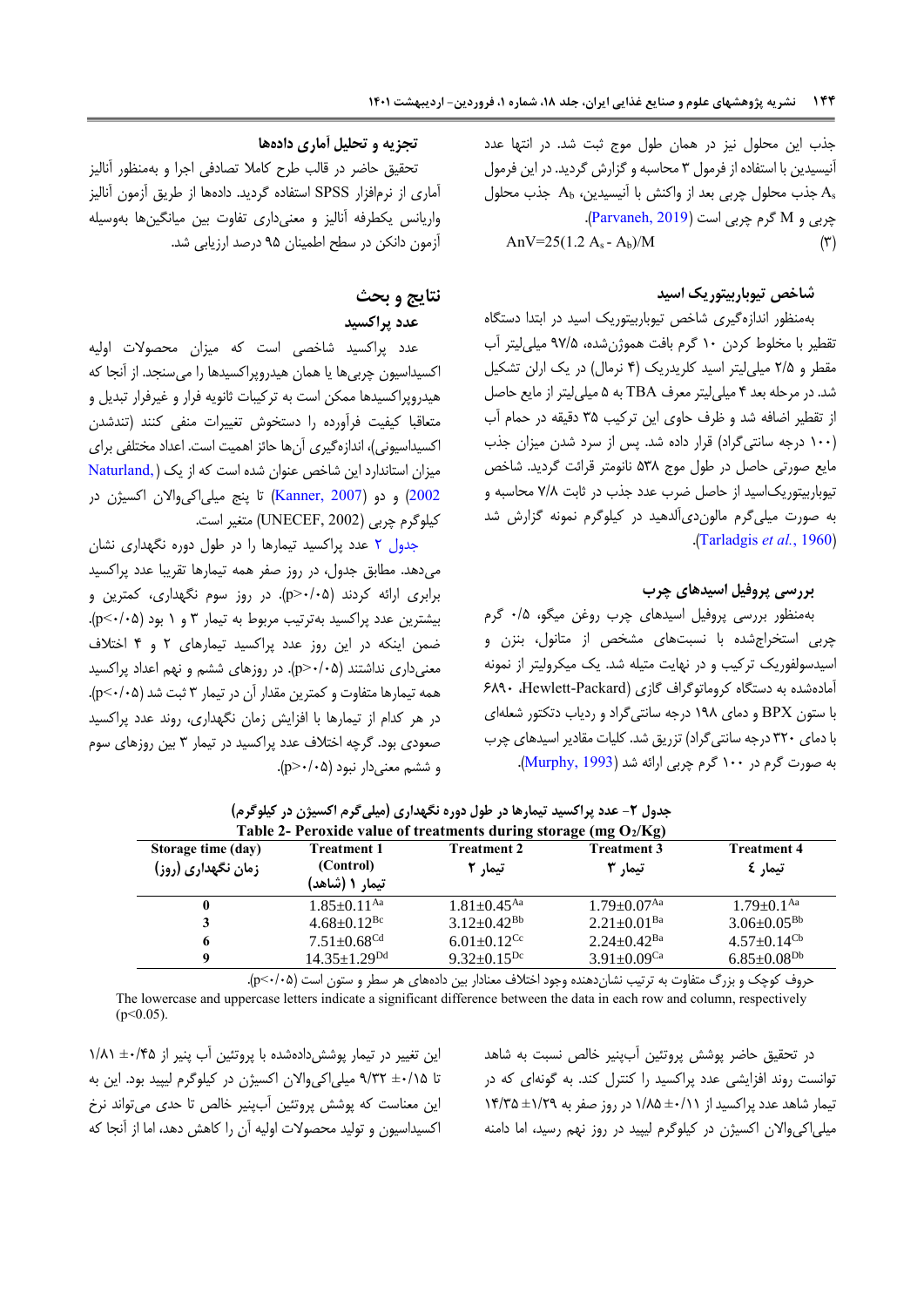میگو بسیار مستعد فساد است، در این تحقیق به پوشش خالص پروتئین آبپنیر بسنده نشد و این پوشش با آسکوربیک اسید و آلفاتوکوفرول غنی شد. نتایج نشان داد که افزودن این دو آنتیاکسیدان به پوشش پروتئین آبپنیر بهصورت معنیداری به کارایی این پوشش در مقابله با تولید محصوالت اولیه اکسیداسیون کمک میکند )5/50>p). بهطور کلی طی روزهای نگهداری عدد پراکسید تیمار 3 بهصورت معنیداری کمتر از تیمار 4 بود. این موضوع نشان میدهد که آسکوربیک اسید نسبت به آلفاتوکوفرول در ترکیب با پروتئین آبپنیر به صورت معنیداری قابلیت بیشتری برای کاهش و کنترل نرخ اکسیداسیون دارد. این ترکیب جهت کنترل اکسایش آنقدر کاراست که مقادیر عدد پراکسید در تیمار مربوطه در روزهای سوم و ششم تقریبا برابر است. به این معنی که این پوشش موجب شد تا با گذشت سه روز تغییر معنیداری در عدد پراکسید تیمار 3 ثبت نشود. شیب عدد پراکسید در همه تیمارها با گذشت زمان نگهداری صعودی، اما میزان این شیب در تیمارها متفاوت بود. در واقع استفاده از پوششها موجب شد تا شیب افزایش عدد پراکسید در تیمارهای دارای پوشش نسبت به شاهد کمتر باشد. اگر در خوشبینانهترین حالت حداکثر میزان استاندارد عدد پراکسید را 0 میلیاکیواالن اکسیژن در کیلوگرم چربی در نظر بگیریم، بعد از گذشت 9 روز تنها تیمار 3 قابلیت مصرف دارد. با این حد استاندارد، تیمار شاهد و 2 تا روز سوم برای مصرف انسانی مناسب بودند. اما استفاده از پوشش پروتئین آب پنیر و آلفاتوکوفرول این زمان را تا روز ششم ارتقا داد )تیمار  $\cdot$ (۴

<span id="page-5-0"></span>در مطالعه [Paktermani](#page-10-8) و همکاران )2519( از آلفاتوکوفرول در ترکیب با آلژیناتسدیم بهمنظور حفظ خصوصیات کیفی گوشت ماهی استفاده شد و نتایج نشان داد استفاده از این آنتیاکسیدان موجب کاهش

نرخ تولید پراکسید در مقایسه با شاهد میشود. استفاده از پروتئین آبپنیر حاوی اسانس شوید در نگهداری فیله کپور نقرهای تا حد زیادی توانست روند افزایشی پراکسید و بهطور کلی شاخصهای اکسایش را نسبت به شاهد کنترل کند (Sayyad et al., 2016). عدد پراکسید در چربی ماهی قزلاالی رنگینکمان با پوشش کیتوزان و آلفاتوکوفرول طی نگهداری در دمای یخچال بسیار کمتر از تیمار شاهد بود )طلوعی و همکاران، ۱۳۹۱). در تحقیق [Zuta](#page-10-4) و همکاران (۲۰۰۷) گزارش شد محصوالت اولیه اکسایش در روغن ماهی ماکرل در حضور غلظت پائین آلفاتوکوفرول کاهش مییابد.

## **اسیدهای چرب آزاد**

اسیدهای چرب آزاد که تولید آنها بهعنوان پیشرفت اکسیداسیون مطرح است، حاصل آبکافت آنزیمی تریگلیسریدها در حضور کاتالیزورهایی نظیر گرما و رطوبت هستند. این اسیدها طی اتواکسیداسیون ترکیباتی را تولید میکنند که ویژگیهای حسی (طعم، بو، مزه و آروما) و کیفی فرآورده (زمان ماندگاری) را تحت تاثیر قرار میدهند. [جدول 3](#page-5-0) میزان اسیدهای چرب آزاد را در تیمارها نشان میدهد. همانطور که در این جدول مشاهده میشود، در روز صفر اختالف شاخص مذکور بین تیمارها معنیدار نیست )5/50<p). در روزهای سوم، ششم و نهم کمترین میزان اسیدهای چرب آزاد در تیمار 3 ثبت شد )5/50>p). در روز سوم میزان اسیدهای چرب آزاد در شاهد و تیمار 2 اختالف قابل مالحظهای نداشت)5/50<p). تولید اسیدهای چرب آزاد در همه تیمارها با افزایش زمان نگهداری به صورت معنیداری افزایش یافت )5/50>p )اما شیب این روند در تیمارها متفاوت و کمترین شیب مربوط به تیمار 3 بود.

|                                          |                                                     |                               | Table 3- Amount of free fatty acids in the treatments during storage (%Oleic acid) |                               |
|------------------------------------------|-----------------------------------------------------|-------------------------------|------------------------------------------------------------------------------------|-------------------------------|
| Storage time (day)<br>زمان نگهداری (روز) | <b>Treatment 1</b><br>(Control)<br>- تیمار ۱ (شاهد) | <b>Treatment 2</b><br>تیما, 2 | <b>Treatment 3</b><br>تیما, ۳                                                      | <b>Treatment 4</b><br>تیمار £ |
| 0                                        | $0.25 \pm 0.1$ <sup>Aa</sup>                        | $0.26 \pm 0.05^{\rm Aa}$      | $0.24 \pm 0.02$ <sup>Aa</sup>                                                      | $0.25 \pm 0.09$ <sup>Aa</sup> |
| 3                                        | $1.81 \pm 0.11$ <sup>Bc</sup>                       | $1.75 \pm 0.1^{\rm Bc}$       | $0.77 \pm 0.01$ <sup>Ba</sup>                                                      | $1.04 \pm 0.05^{Bb}$          |
| 6                                        | $2.93 \pm 0.08$ <sup>Cd</sup>                       | $2.11 \pm 0.02$ <sup>Cc</sup> | $1.16 \pm 0.04$ <sup>Ca</sup>                                                      | $1.62 \pm 0.01$ <sup>Cb</sup> |
| Q                                        | $4.75 \pm 0.24^{Dd}$                                | $3.62 \pm 0.15^{Dc}$          | $1.98 \pm 0.01^{Da}$                                                               | $2.73 \pm 0.04^{Db}$          |

**جدول -3 میزان اسیدهای چرب آزاد تیمارها در طول دوره نگهداری )درصد اولئیک اسید(**

حروف کوچک و بزرگ متفاوت به ترتیب نشان دهنده وجود اختلاف معنادار بین دادههای هر سطر و ستون است (p<-/-8).

The lowercase and uppercase letters indicate a significant difference between the data in each row and column, respectively  $(p<0.05)$ 

نظر شاخص مذکور( اما در روزهای ششم و نهم قابلیت خود را نشان داد و به صورت معنیداری مقادیر کمتری از اسیدهای چرب آزاد را نسبت به شاهد نشان داد )5/50>p). غنیسازی پروتئین آبپنیر با آسکوربیکاسید )تیمار 3( و آلفاتوکوفرول )تیمار 4( موجب شد تا پوشش حاصل نسبت به شاهد و تیمار 2 به صورت شدیدتری در مقابل

در این پژوهش شاخص اسیدهای چرب آزاد در تیمار شاهد با شیب زیادی در طول دوره نگهداری افزایش یافت و از ١/٠± ٠/٢۵ در روز صفر به ±5/24 4/90 درصد اولئیکاسید در روز نهم رسید. استفاده از پوشش پروتئین آب پنیر خالص )تیمار 2( اگرچه تا روز سوم نسبت به شاهد کارائی نداشت )عدم وجود اختالف معنیدار در روز صفر و سوم از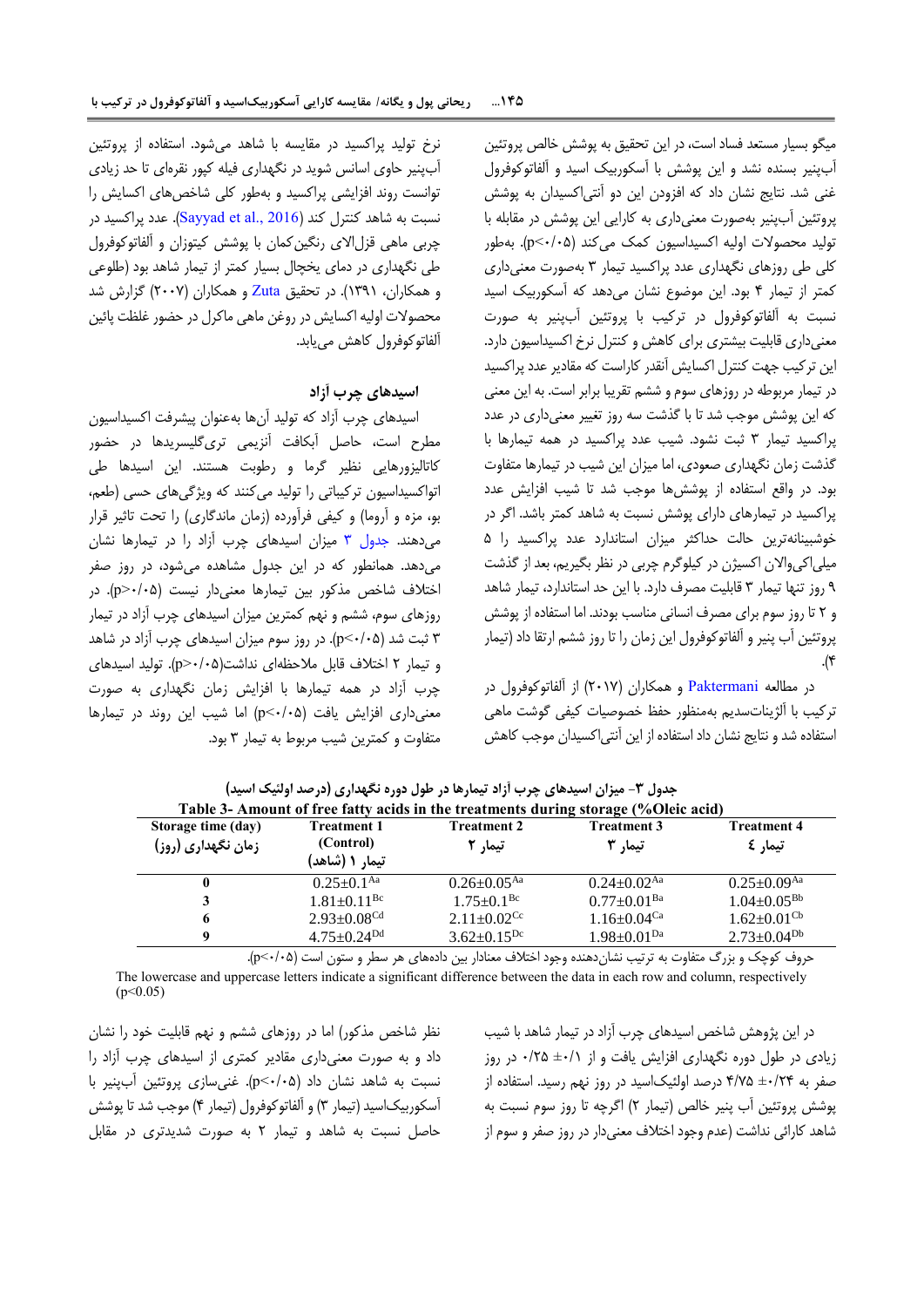اکسیداسیون چربیهای بافت مقاومت کند. بهطور کلی در همه روزهای نگهداری به غیر از روز صفر، تیمار 3 نسبت به تیمار ،4 به شکل معنیداری قابلیت بیشتری از خود در برابر اکسیداسیون نشان داد و کمترین مقادیر اسیدهای چرب آزاد مربوط به همین تیمار بود. این امر بدان معناست که بین دو آنتیاکسیدان طبیعی آسکوربیک اسید و آلفاتوکوفرول، آسکوربیک اسید کارایی بیشتری برای افزایش پایداری بافت میگو )در ترکیب با پروتئین آبپنیر( دارد. اینکه کمترین شیب افزایشی تولید اسیدهای چرب آزاد در بین تیمارها باز هم مربوط به تیمار 3 است، دقیقا به همین موضوع اشاره دارد. با توجه به اینکه حداکثر میزان مجاز اسیدهای چرب آزاد برای مصارف انسانی 0 درصد اولئیک اسید گزارش شده است (Kirk & Sawyer, 1991) می توان ادعا کرد که همه تیمارها تا پایان دوره نگهداری از نظر میزان اسیدهای چرب آزاد در حد استاندارد قرار دارند؛ گرچه تیمار شاهد در روز انتهایی )نهم( به مرز قابل قبول این شاخص نزدیک شد.

نتایج پژوهشی که بهمنظور افزایش پایداری اکسایشی مغز گردو از پوشش پروتئین آبپنیر استفاده کرد، مانند پژوهش حاضر نشان داد این پوشش توانایی بالقوهای در کاهش نرخ تولید اسیدهای چرب آزاد در مغز گردو دارد (Hoseini & Milani, 2016).

<span id="page-6-0"></span>همچنین در تحقیق [Seyfzadeh](#page-9-12) و Mottalebi( 2511 )که از پوشش ترکیبی پروتئین آب پنیر و آلژینات سدیم جهت حفظ خصوصیات کیفی ماهی کیلکا<sup>۰</sup> در شرایط انجماد استفاده شد، این پوشش توانست روند افزایش اسیدهای چرب آزاد را در طول دوره

نگهداری نسبت به شاهد کنترل کند. در تحقیق [Toluei](#page-10-9) و همکاران )2511( استفاده از آلفاتوکوفرول در ترکیب با کیتوزان تا حد زیادی روند تولید اسیدهای چرب را در ماهی قزل آلای رنگین کمان (دمای یخچال) نسبت به شاهد کنترل کرد.

# **شاخص آنیسیدین**

آنیسیدین اندیسی جهت ارزیابی محصوالت ثانویه اکسیداسیون اسیدهای چرب است و در واقع معیاری از مقدار آلدهیدهایی )2 آلکنالها و 2و4 آلکادیانها( میباشد که در اثر شکستن محصوالت اولیه اکسایش (هیدروپراکسیدها) تولید می شوند (Shahin et al., 2014). اگر عدد آنیسیدین چربی میگوی پوششدهی شده با گذشت زمان نسبت به شاهد کمتر باشد، این امر بیانگر موثربودن پوششها در ممانعت از اکسیداسیون چربی بافت است.

[جدول 4](#page-6-0) شاخص آنیسیدین نمونههای دارای پوشش و شاهد را نشان میدهد. مطابق جدول در روز صفر شاخص مذکور در تیمارها با هم برابر است )5/50<p)، در روز سوم مقادیر شاخص آنیسیدین در تیمارهای 2 و 4 اختالف قابل مالحظهای ارائه نکردند )5/50<p)؛ ضمن اینکه کمترین این شاخص در تیمار ۳ ثبت شد (p<٠/٠۵). در روزهای ششم و نهم هر چهار تیمار از نظر شاخص آنیسیدین اختالف معنیداری داشتند که حداقل این شاخص باز هم مربوط به تیمار ۳ بود (p<٠/٠۵). در همه تیمارها با افزایش دوره نگهداری، روند شاخص آنیسیدین به صورت معنیداری افزایشی بود )5/50>p).

| Table 4- Anisidine value of treatments during storage |                                                   |                               |                               |                               |  |  |
|-------------------------------------------------------|---------------------------------------------------|-------------------------------|-------------------------------|-------------------------------|--|--|
| Storage time (day)<br>زمان نگهداری (روز)              | <b>Treatment 1</b><br>(Control)<br>تیمار ۱ (شاهد) | <b>Treatment 2</b><br>تیما, ۲ | <b>Treatment 3</b><br>تیما, ۳ | <b>Treatment 4</b><br>تیمار £ |  |  |
|                                                       | $1.06 \pm 0.06$ <sup>Aa</sup>                     | $1.04 \pm 0.02$ <sup>Aa</sup> | $1.04 \pm 0.01$ <sup>Aa</sup> | $1.05 + 0.05$ <sup>Aa</sup>   |  |  |
|                                                       | $4.02 \pm 0.03$ <sup>Bc</sup>                     | $2.81 \pm 0.09^{Bb}$          | $1.72 \pm 0.01$ <sup>Ba</sup> | $2.78 \pm 0.1^\mathrm{Bb}$    |  |  |
| 6                                                     | $7.81 \pm 0.43$ <sup>Cd</sup>                     | $5.99 \pm 0.05$ <sup>Cc</sup> | $3.14 \pm 0.05$ <sup>Ca</sup> | $4.89 \pm 0.02$ <sup>Cb</sup> |  |  |
| Q                                                     | $12.87 \pm 0.11^{Dd}$                             | $9.52 \pm 0.19$ <sup>Dc</sup> | $4.22 \pm 0.09^{Da}$          | $6.23 \pm 0.46^{Db}$          |  |  |

|  |  | جدول ٤- عدد آنیسیدین تیمارها در طول دوره نگهداری |
|--|--|--------------------------------------------------|
|  |  |                                                  |

حروف کوچک و بزرگ متفاوت به ترتیب نشاندهنده وجود اختالف معنادار بین دادههای هر سطر و ستون است )5/50>p).

The lowercase and uppercase letters indicate a significant difference between the data in each row and column, respectively

سوم موجب افزایش کارایی پوشش نسبت به پوشش پروتئین آبپنیر خالص نشد (عدم وجود اختلاف معنیدار از نظر شاخص آنیسیدین)، اما در روزهای ششم و نهم وجود آلفاتوکوفرول در پوشش قابلیت خود را نشان داد و مقادیر کمتری از اندیس آنیسیدین در پوشش پروتئین آبپنیر- آلفاتوکوفرول نسبت به پوشش آبپنیر خالص ثبت شد )5/50>p). غنیسازی پروتئین آبپنیر با آسکوربیکاسید موجب شد که این پوشش نسبت به سایر تیمارها، هم مقادیر کمتری از اندیس شاخص آنیسیدین در تیمار دارای پوشش پروتئین آبپنیر خالص )تیمار 2( نسبت به شاهد با شیب آرامتری در طول دوره نگهداری افزایش یافت و بهغیر از روز صفر، مقادیر این شاخص در این تیمار نسبت به شاهد بهطور معنیداری کمتر بود )5/50>p). این موضوع تا حدی نشاندهنده کارایی پوشش پروتئین آب پنیر در جلوگیری از ورود گازها به بافت و متعاقب اکسیداسیون چربی است. استفاده از آلفاتوکوفرول در ترکیب با پروتئین آبپنیر اگرچه در روزهای صفر و

1 . *Clupeonellia delitula*

1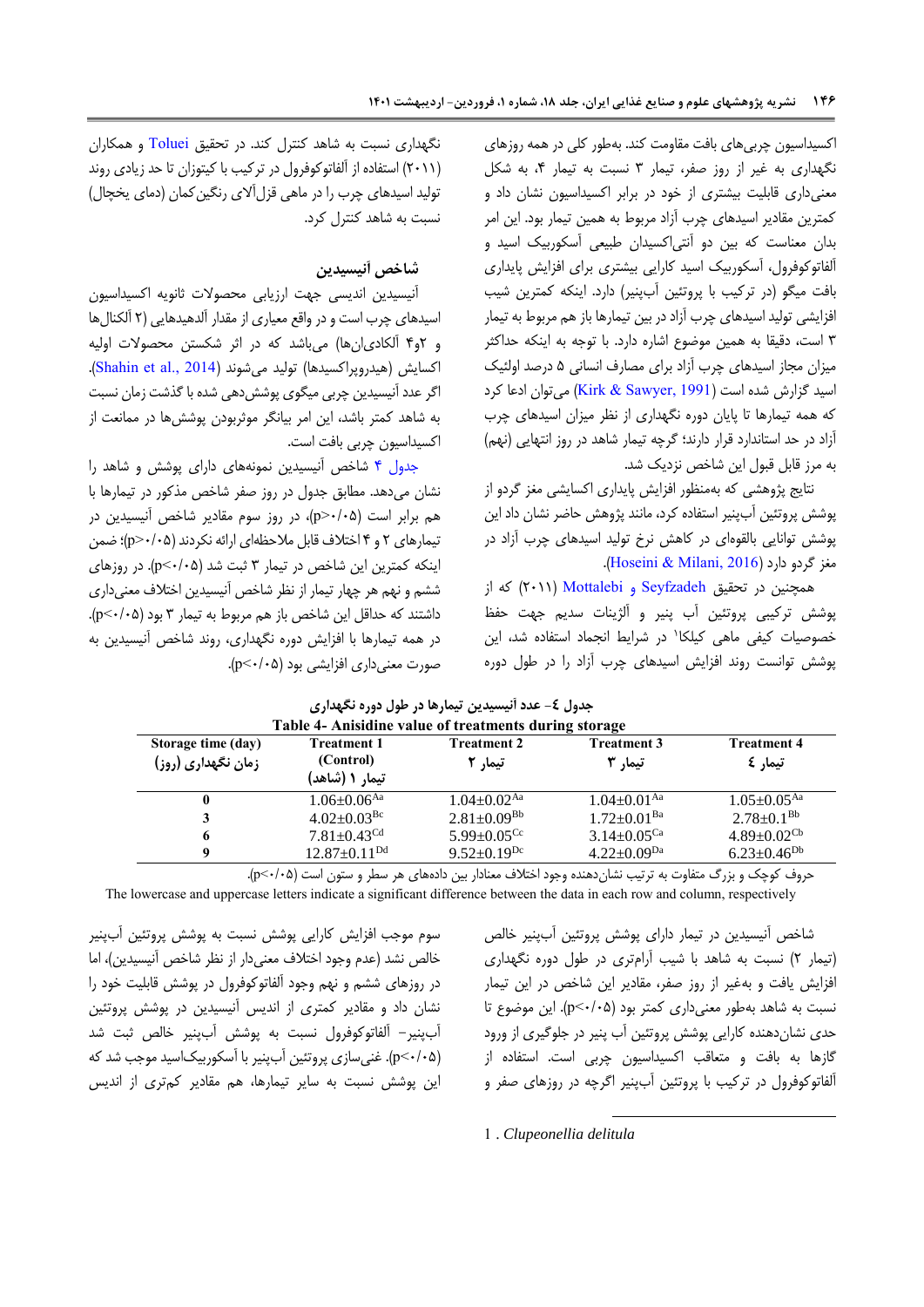آنیسیدین را ارائه کند و هم شیب افزایش این شاخص در این تیمار بسیار کندتر از بقیه تیمارها باشد. بهگونهای که مقدار شاخص مذکور در این تیمار از ±5/51 1/54 در روز صفر به ±5/59 4/22 در روز آخر رسید. طی پژوهشی استفاده از آلفاتوکوفرول در ترکیب با کیتوزان جهت افزایش پایداری اکسایشی چربی موجود در قزلآالی رنگینکمان پرورشی نگهداریشده در دمای یخچال مورد بررسی قرار گرفت و نتایج نشان داد این پوشش در کنترل شاخص آنیسیدین موثر است ) [Toluei](#page-10-9) .)[et al., 2011](#page-10-9)

## <span id="page-7-0"></span>**شاخص تیوباربیتوریک اسید**

شاخص تیوباربیتوریک اسید نشاندهنده محصوالت ثانویه اکسیداسیون چربیها )بهویژه آلدهیدها که از شکستن هیدروپراکسیدها تولید می شوند) میباشد (Lin & Lin, 2005). در بین شاخصهای مختلفی که جهت سنجش پیشرفت اکسیداسیون چربیها مورد استفاده قرار میگیرد، شاخص تیوباربیتوریکاسید شاید از دقت و قابلیت استناد

کمتری برخوردار باشد. به دلیل اینکه مالون دیآلدهید ایجادشده در اثر اکسیداسیون چربیها قابلیت واکنش با سایر ترکیبات بافت )پروتئینها، فسفولیپیدها و نوکلوتیدها) را دارد که در این صورت تیوباربیتوریک اسید ممکن است نتواند شاخص دقیقی برای ارزیابی اکسیداسیون ثانویه چربیها باشد )[1993 ,Aubourg](#page-9-8)). [جدول 0](#page-7-0) شاخص تیوباربیتوریک اسید تیمارها را در طول روزهای ذخیره نشان میدهد. همانطور که در جدول مشاهده میشود، در روز صفر شاخص تیوباربیتوریک اسید تیمارها تقریبا با هم برابر است )5/50<p). در روز سوم نیز شاخص مذکور در تیمارهای 2 و 4 تقریبا مشابه میباشد )5/50<p )ضمن اینکه در این روز کمترین مقدار شاخص تیوباربیتوریک اسید مربوط به تیمار 3 بود )5/50>p). در روزهای ششم و نهم تفاوت بین همه تیمارها از نظر شاخص تیوباربیتوریک اسید معنیدار و حداقل این شاخص در تیمار 3 ثبت شد. در همه تیمارها با افزایش روزهای نگهداری، روند شاخص تیوباربیتوریک اسید صعودی بود؛ گرچه اختالف این شاخص در تیمار 3  $(p > \cdot / \cdot \Delta)$ در روزهای صفر و سوم معنی دار نبود (p>

|                |             |             | جدول ٥- مقادیر تیوباربیتوریک اسید تیمارها در طول دوره نکهداری (میلی کرم مالوندیالدهید در کیلوکرم) |        |
|----------------|-------------|-------------|---------------------------------------------------------------------------------------------------|--------|
|                |             |             | Table 5- TBA value of treatments during storage (mgMDA/Kg)                                        |        |
| age time (day) | Treatment 1 | Treatment 2 | Treatment 3                                                                                       | Treatr |

| Storage time (day)<br>Treatment 1<br>(Control)<br>زمان نگهداری (روز)<br>تیمار ۱ (شاهد) |                                      | Treatment 2<br>تیما, ۲         | <b>Treatment 3</b><br>تیما, ۳ | <b>Treatment 4</b><br>تیمار کا |
|----------------------------------------------------------------------------------------|--------------------------------------|--------------------------------|-------------------------------|--------------------------------|
|                                                                                        | $0.39+0.1$ <sup>Aa</sup>             | $0.39 \pm 0.06$ <sup>Aa</sup>  | $0.39 + 0.09$ <sup>Aa</sup>   | $0.37 \pm 0.04$ <sup>Aa</sup>  |
|                                                                                        | $1.57 \pm 0.04$ <sup>Bc</sup>        | $0.99 \pm 0.01^{Bb}$           | $0.42{\pm}0.1^{\rm Aa}$       | $0.98 \pm 0.01^\mathrm{Bb}$    |
|                                                                                        | $2.88{\pm}0.05^{\mathrm{Cd}}$        | $2.05 \pm 0.02$ <sup>Cc</sup>  | $0.89 \pm 0.02$ <sup>Ba</sup> | $1.41 \pm 0.02$ <sup>Cb</sup>  |
|                                                                                        | $4.11 \pm 0.31^{Dd}$                 | $3.01 \pm 0.03$ <sup>Dc</sup>  | $1.42 \pm 0.01$ <sup>Ca</sup> | $2.16\pm0.09^\mathrm{Db}$      |
|                                                                                        | $\cdots$<br>$\overline{\phantom{a}}$ | .<br>$\sim$ $\sim$ $\sim$<br>. |                               | .                              |

حروف کوچک و بزرگ متفاوت به ترتیب نشاندهنده وجود اختالف معنادار بین دادههای هر سطر و ستون است )5/50>p).

The lowercase and uppercase letters indicate a significant difference between the data in each row and column, respectively  $(n<0.05)$ 

آبپنیر- آلفاتوکوفرول در برابر پوشش پروتئین آبپنیر خالص جهت کنترل تیوباربیتوریک اسید تا روز سوم نمایان نشد، اما در روزهای ششم و نهم به وضوح این مورد تائید شد. در تحقیق [Paktermani](#page-10-8) و همکاران )2519( کارایی آلفاتوکوفرول در کنترل تیوباربیتوریک اسید گوشت ماهی قزلآالی رنگینکمان ثابت شد. نتایج شاخص تیوباربیتوریک اسید هم نشان داد که آسکوربیک اسید نسبت به آلفاتوکوفرول در ترکیب با پروتئین آبپنیر برای مهار اکسیداسیون چربیها کاراتر است به گونهای که در طول روزهای نگهداری (غیر صفر) همواره شاخص مذکور در تیمار 3 از تیمار 4 کمتر بود. پوشش پروتئین آبپنیر- آسکوربیک اسید به حدی برای کنترل نرخ شاخص تیوباربیتوریک اسید موثر بود که در تیمار 3 از روز صفر تا روز سه، افزایش معنیداری در این شاخص ثبت نشد. با توجه به اینکه حد قابل قبول شاخص تیوباربیتوریک اسید برای آبزیان در محدوده 1 تا 2 میلیگرم مالوندی- آلدهید در کیلوگرم قرار دارد )[2000 ,Lakshmanan](#page-9-21))، میتوان ادعا کرد که تیمارهای 3 و 4 تا پایان روز نگهداری از نطر کیفیت در حد استفاده از پروتئین آب پنیر خالص برای پوشش میگو تا حد زیادی نسبت به شاهد توانست روند افزایشی تیوباربیتوریکاسید را مهار کند. به گونهای که نرخ این شاخص در تیمار شاهد از ±5/1 5/39 در روز صفر به ±5/31 4/11 میلیگرم مالوندیآلدهید بر کیلوگرم در روز نهم رسید، اما این رقم برای تیمار 2 در همین بازه از 5/39±5/56 تا 3/51±5/53 میلیگرم مالوندیآلدهید بر کیلوگرم متغیر بود. در پژوهش [Sayyad](#page-10-5) و همکاران (۲۰۱۶) نیز استفاده از پوشش پروتئین آب پنیر توانسب مانع از افزایش نرخ شاخص تیوباربیتوریک اسید به مانند نمونه شاهد شود. اما بر خالف پژوهش حاضر، در تحقیق [Farshidi](#page-9-6) و همکاران )2519( پوشش میگو با پروتئین آبپنیر خالص اثر قابل توجهی بر کنترل و مهار تیوباربیتوریک اسید تیمار نسبت به شاهد نداشت. در پژوهشی دیگر که ران مرغ با استفاده از پروتئین آبپنیر پوشش داده شده بود، گزارش شد این تیمار نسبت به شاهد تفاوت قابل مالحظهای در میزان شاخص تیوباربیتوریک اسید ندارد )1994 ,*al et* [Wolfson](#page-10-11)). اگرچه قدرت بیشتر پوشش پروتئین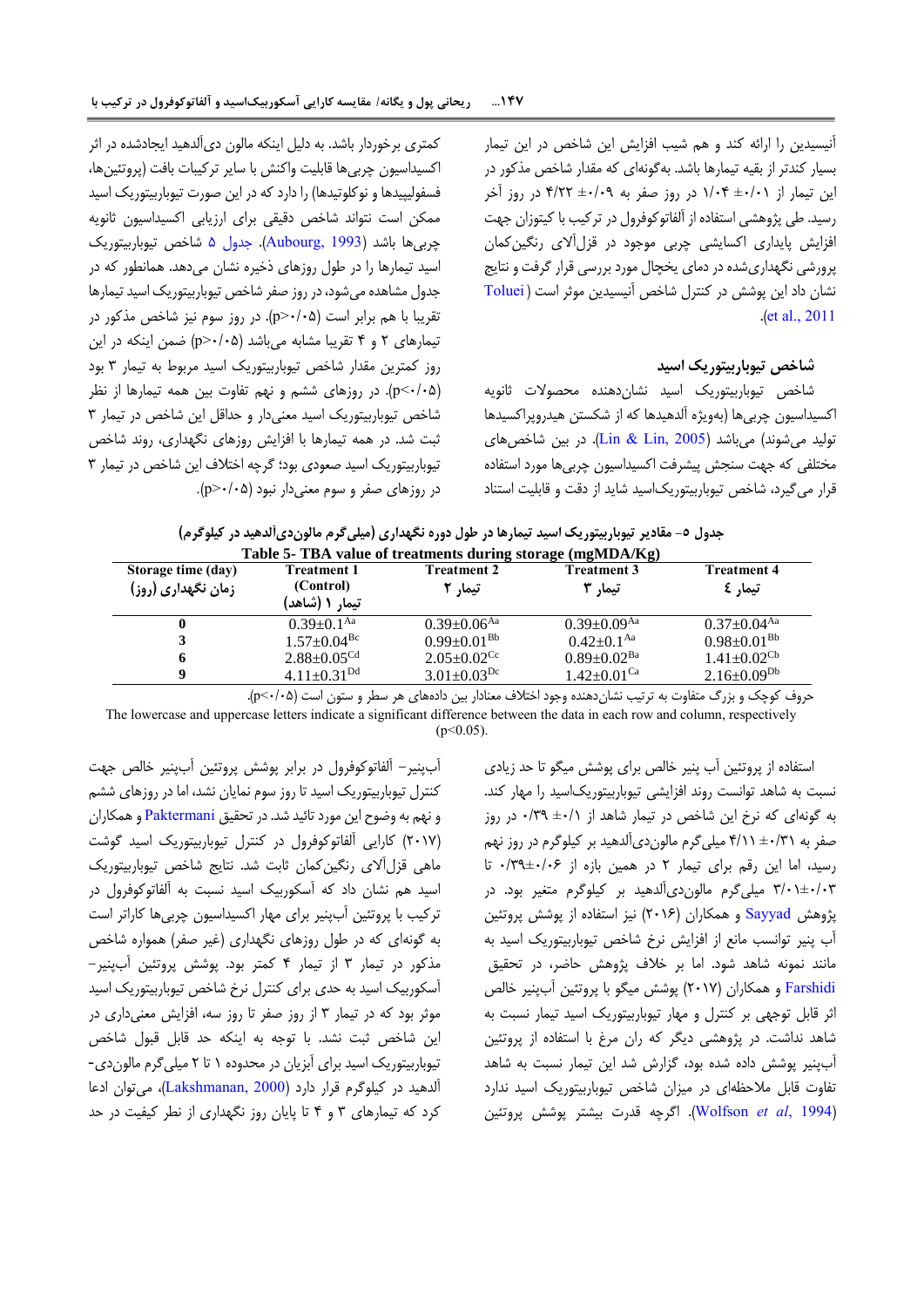مطلوبی قرار دارند. مقدار شاخص تیوباربیتوریک اسید تیمار 2 در روز ششم از این حد خارج شد و به دلیل ایجاد بوی نامطبوع برای مصارف انسانی مناسب نیست. تیمار شاهد نهایتا تا روز سوم در بازه استاندارد از نظر شاخص تیوباربیتوریک اسید قرار داشت.

## **ارزیابی پروفیل اسیدچرب تیمارها**

در [جدول 6](#page-8-1) کلیات پروفیل اسیدهای چرب میگوی تازه و همینطور پروفیل اسیدهای چرب تیمارها در روز نهم ارائه شده است. همانطور که در این جدول رویت میشود، کمترین کاهش DHA ،`EPA'، امگا۳، امگاع، مجموع EPA و DHA و همچنین نسبت DHA به پالمتیک اسید در روز نهم نسبت به میگوی تازه در تیمار ٣ ثبت شد. تیمار ۴، ٢ و شاهد بهترتیب در مراتب بعدی جای گرفتند.

<span id="page-8-1"></span>بررسی پروفیل اسیدهای چرب در تیمارها نشان داد که پوششهای مورد استفاده در این تحقیق و در راس آنها پوشش پروتئین آبپنیر- آسکوربیک اسید نقش حفاظتی مناسبی از محتوی اسیدهای چرب بافت میگو و اکسیداسیون آنها دارند. مجموع EPA و DHA و همچنین نسبت DHA به پالمتیکاسید دو شاخص مهم پیشرفت اکسایش هستند )2007 .,*al et* [Siskos](#page-10-12)). اختالف این دو شاخص در

چربی میگوی تازه و تیمار 3 در روز نهم نسبت به این اختالف در سایر تیمارها بسیار کمتر است که این موضوع نشاندهنده کارایی پوشش پروتئین آبپنیر- آسکوربیک اسید در حفاظت از اسیدهای چرب در برابر اکسایش میباشد. کاهش مقادیر EPA، DHA، امگا 3 و امگا 6 در تیمار دارای پوشش پروتئین آبپنیر- آسکوربیک اسید در روز نهم نسبت به این مقادیر در میگوی تازه ناچیز است که این موضوع باز هم داللت بر خاصیت ضداکسایشی و حفاظتی پوشش مذکور دارد. پوشش پروتئین آبپنیر- آلفاتوکوفرول و پوشش پروتئین آبپنیر خالص نیز از نظر این کارایی نسبت به شاهد بسیار فعال عمل کردند، اما نسبت به پوشش پروتئین آبپنیر- آسکوربیکاسید بهترتیب در ردههای بعدی جای داشتند. نتایج پروفیل اسیدهای چرب در پژوهشی که بهمنظور حفظ چربیهای ماهی قزلآالی رنگینکمان طی مدت نگهداری در دمای یخچال از پوشش کیتوزان- آلفاتوکوفرول استفاده شد، نشان داد که این پوشش بهصورت قابل مالحظهای از کاهش EPA، DHA، امگا ،3 مجموع EPA و DHA و همچنین نسبت DHA به پالمتیک اسید (شاخصهای پیشرفت اکسایش[\)](#page-10-9) جلوگیری میکن ( ,.Toluei et al .)[2011](#page-10-9)

| ٔ جدول ٦- مقایسه پروفیل اسیدچرب تیمارها در روز نهم و میگوی تازه (کرم در ۱۰۰ کرم چربی) |  |
|---------------------------------------------------------------------------------------|--|
|---------------------------------------------------------------------------------------|--|

| Table 6- Comparison of fatty acid profiles of treatments in ninth day and fresh shrimp (g/100g lipid) |                               |                    |                          |                               |                               |  |
|-------------------------------------------------------------------------------------------------------|-------------------------------|--------------------|--------------------------|-------------------------------|-------------------------------|--|
| <b>Fatty acids</b>                                                                                    | Fresh                         | <b>Treatment 1</b> | <b>Treatment 2</b>       | <b>Treatment 3</b>            | <b>Treatment 4</b>            |  |
| اسیدهای چرب                                                                                           | shrimp                        | (Control)          | تیمار ۲                  | تیما, 3                       | تیمار کا                      |  |
|                                                                                                       | میگو تازه                     | تیمار ۱ (شاهد)     |                          |                               |                               |  |
| <b>EPA</b>                                                                                            | $11.31 \pm 0.03$ <sup>e</sup> | $2.53 \pm 0.06^a$  | $5.11 \pm 0.01^b$        | $8.97 \pm 0.07$ <sup>d</sup>  | $6.85 \pm 0.08$ <sup>c</sup>  |  |
| DHA                                                                                                   | $8.56 \pm 0.09$ <sup>e</sup>  | $1.14 \pm 0.02^a$  | $3.91 \pm 0.01^b$        | $6.16 \pm 0.04$ <sup>d</sup>  | $5.33 \pm 0.02$ <sup>c</sup>  |  |
| $\sqrt{\pi}$ (n-3)                                                                                    | $24.63 + 0.46^e$              | $5.54 + 0.03a$     | $12.63 \pm 0.05^{\rm b}$ | $19.38 \pm 0.41$ <sup>d</sup> | $15.96 \pm 0.21$ <sup>c</sup> |  |
| $\sum$ (n-6)                                                                                          | $9.15 \pm 0.28$ <sup>e</sup>  | $2.25 \pm 0.04^a$  | $4.19 \pm 0.01^b$        | $6.41 \pm 0.06$ <sup>d</sup>  | $5.27 \pm 0.01$ °             |  |
| $EPA + DHA$                                                                                           | $19.87 \pm 0.02$ <sup>e</sup> | $3.67 \pm 0.16^a$  | $9.02 \pm 0.04^b$        | $15.13 \pm 0.23$ <sup>d</sup> | $12.18 \pm 0.15$ <sup>c</sup> |  |
| <b>DHA/Palmitic</b>                                                                                   | $0.59 \pm 0.02$ <sup>e</sup>  | $0.12 \pm 0.03^a$  | $0.24 \pm 0.02^b$        | $0.46 \pm 0.01$ <sup>d</sup>  | $0.35 \pm 0.01$ <sup>c</sup>  |  |

حروف متفاوت در هر ردیف، نشاندهنده وجود اختالف معنادار بین دادههای آن ردیف است )5/50>p).

Different letters in each row indicate a significant difference between the data in that row ( $p$  < 0.05).

# **نتیجهگیری**

در مقابله با فساد اکسیداتیو میافزاید. مطابق نتایج میتوان ادعا کرد پوشش پروتئین آب پنیر- آسکوربیکاسید نسبت به پوشش پروتئین آب پنیر- آلفاتوکوفرول از کارایی بیشتری برای حفاظت از چربیهای بافت در برابر اکسایش برخوردار است. بنابراین آسکوربیکاسید نسبت به آلفاتوکوفرول )در ترکیب با پروتئین آب پنیر( جهت کنترل نرخ اکسیداسیون میگوی ذخیره شده در دمای یخچال کاراتر است.

پوشش میگوی وانامی با استفاده از پروتئین آبپنیر میتواند تا حدی روند اکسایش چربیهای بافت را در دمای یخچال نسبت به شاهد کنترل کند. همچنین غنیسازی این نوع پوشش با استفاده از آسکوربیکاسید و آلفاتوکوفرول بهصورت معنیداری بر قدرت پوشش

## <span id="page-8-0"></span>**منابع**

- 1. Abdel-Aal, H. A. (2001). Using antioxidants for extending the shelf life of frozen Nile karmout (*Claries lazera*) fish mince. *Journal of Aquatic Food Product Technology*, 10(4), 87-99. [https://doi.org/10.1300/J030v10n04\\_08](https://doi.org/10.1300/J030v10n04_08)
- 3 . Omega 3
- 4 . Omega 6

1 . Eicosapentaenoic acid

1

2 . Docosahexaenoic acid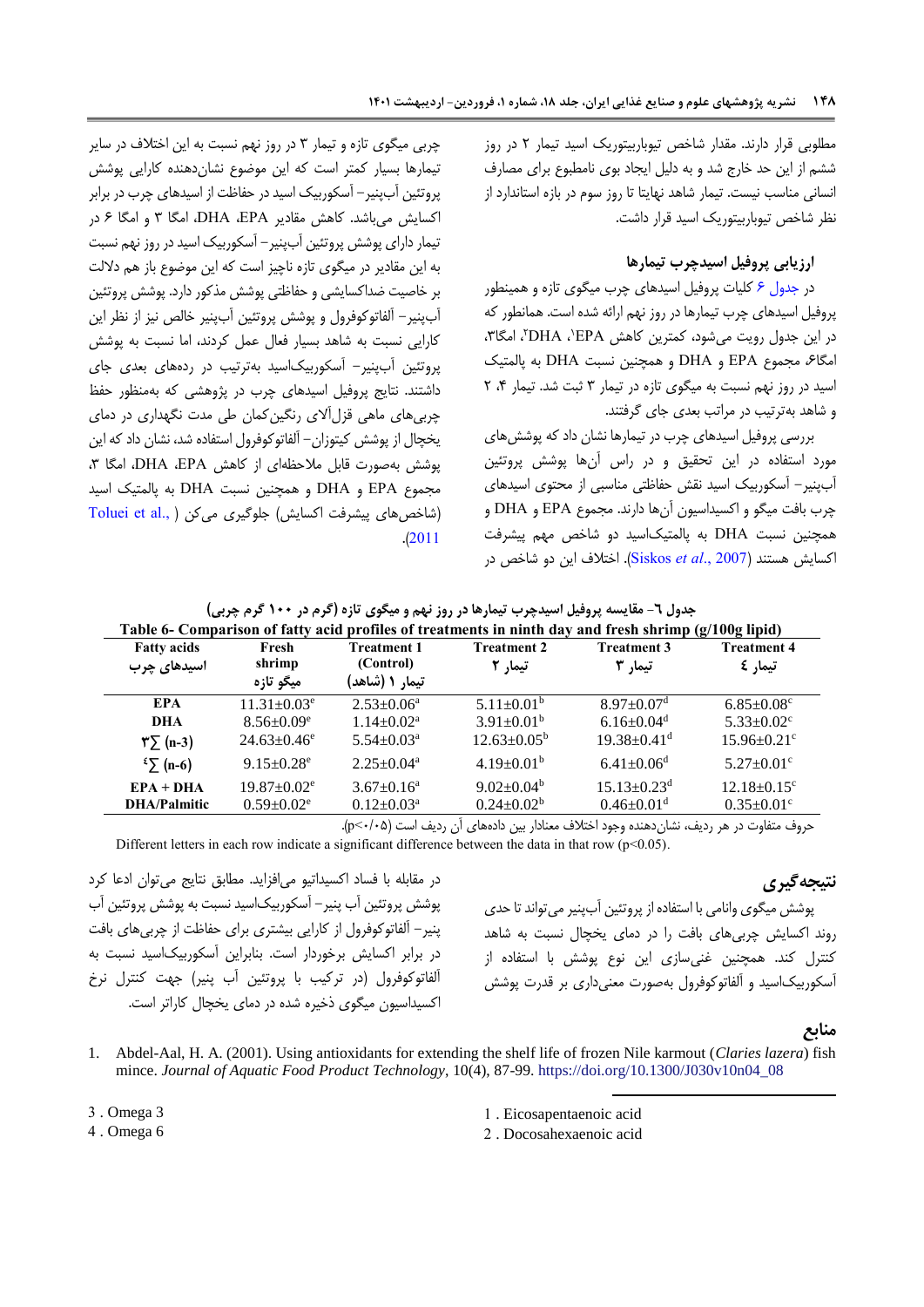- <span id="page-9-0"></span>2. Ahvenainen, R. (Ed.). (2003). Novel food packaging techniques. Elsevier. CRC Pub. 590pp.
- 3. Aubourg, S. P. (1993). Interaction of malondialdehyde with biological molecules—new trends about reactivity and significance. *International journal of food science & technology*, 28(4), 323-335. [https://doi.org/10.1111/j.1365-](https://doi.org/10.1111/j.1365-2621.1993.tb01278.x) [2621.1993.tb01278.x](https://doi.org/10.1111/j.1365-2621.1993.tb01278.x)
- <span id="page-9-8"></span>4. Aubourg, S. P., Pérez‐ Alonso, F., & Gallardo, J. M. (2004). Studies on rancidity inhibition in frozen horse mackerel (*Trachurus trachurus*) by citric and ascorbic acids. *European Journal of Lipid Science and Technology*, 106(4), 232- 240. <https://doi.org/10.1002/ejlt.200400937>
- <span id="page-9-2"></span>5. Bhobe, A. M., & Pai, J. S. (1986). Study of the properties of frozen shrimps. *Journal of food science and technology*, 23(3), 143-147.
- <span id="page-9-14"></span>6. Bligh, E. G., & Dyer, W. J. (1959). A rapid method of total lipid extraction and purification. *Canadian journal of biochemistry and physiology*, 37(8), 911-917.
- <span id="page-9-3"></span>7. Boonsumrej, S., Chaiwanichsiri, S., Tantratian, S., Suzuki, T., & Takai, R. (2007). Effects of freezing and thawing on the quality changes of tiger shrimp (*Penaeus monodon*) frozen by air-blast and cryogenic freezing. *Journal of Food Engineering*, 80(1), 292-299. <https://doi.org/10.1016/j.jfoodeng.2006.04.059>
- <span id="page-9-15"></span>8. Egan, H., & Sawyer, R. (1997). Pearson's chemical Analysis of food. 9th. Edition, Edinburgh, Scotland, Churchill. Livingstone, UK, 609-634.
- <span id="page-9-6"></span>9. Farshidi, M., Ehsani, A., Ebrahimi, B., Bahar Banafshe, M., & Nazari, GH. (2017). Evaluation of whey protein coating efficacy on shrimp fillet quality under cold conditions. *Journal of Food Processing and production*, 7 (3), 37-45
- <span id="page-9-9"></span>10. Georgantelis, D., Ambrosiadis, I., Katikou, P., Blekas, G., & Georgakis, S. A. (2007). Effect of rosemary extract, chitosan and α-tocopherol on microbiological parameters and lipid oxidation of fresh pork sausages stored at 4 C. *Meat science*, 76(1), 172-181. <https://doi.org/10.1016/j.meatsci.2006.10.026>
- <span id="page-9-4"></span>11. Gonçalves, A. A., & Ribeiro, J. L. D. (2008). Optimization of the freezing process of red shrimp (*Pleoticus muelleri*) previously treated with phosphates*. International Journal of Refrigeration*, 31(7), 1134-1144. <https://doi.org/10.1016/j.ijrefrig.2008.03.005>
- <span id="page-9-1"></span>12. Gounga, M. E., Xu, S. Y., & Wang, Z. (2007). Whey protein isolate-based edible films as affected by protein concentration, glycerol ratio and pullulan addition in film formation. *Journal of Food Engineering*, *83*(4), 521-530. <https://doi.org/10.1016/j.jfoodeng.2007.04.008>
- <span id="page-9-7"></span>13. Han, C., Zhao, Y., Leonard, S. W., & Traber, M. G. (2004). Edible coatings to improve storability and enhance nutritional value of fresh and frozen strawberries (*Fragaria ananassa*) and raspberries (*Rubus ideaus*). *Postharvest Biology and Technology*, 33(1), 67-78. <https://doi.org/10.1016/j.postharvbio.2004.01.008>
- <span id="page-9-11"></span>14. Hoseini, M. & Milani, J. (2016). Increasing oxidative stability of walnut kernel by whey protein isolate coating. *Journal of Food Industry Research*, 27 (3), 91-102
- <span id="page-9-5"></span>15. Hui, Y. H., Legarretta, I. G., Lim, M. H., Murrell, K. D., & Nip, W. K. (Eds.). (2004). *Handbook of frozen foods* (Vol. 133). CRC Press.
- <span id="page-9-18"></span>16. Kanner, J. (2007). Dietary advanced lipid oxidation endproducts are risk factors to human health. *Molecular Nutrition and Food research*, 51(9), 1094-1101. <https://doi.org/10.1002/mnfr.200600303>
- <span id="page-9-10"></span>17. Khezri, M., Rezaei, M., & Ojagh, M. (2012). The effect of ascorbic acid combined with whey protein coating on the shelf-life of rainbow trout stored at refrigerator temperature: Microbial and chemical analyzes. *Iranian Journal of Nutrition Sciences & Food Technology*, 7 (3), 69-78
- 18. Khosravi, M., Matini, S., & Jalilzadeh, A. (2019). The effect of edible coating based on whey protein containing black seed extract on the shelf life of perch fillet in refrigerated conditions. The 3rd International Congress and the 26th National Congress of Food Science and Technology of Iran, Tehran.
- <span id="page-9-19"></span>19. Kirk, R.S. & Sawyer, R. (1991). Pearsons chemical analysis of foods. (9th Ed.) Longman Scientific and Technical. Harlow, Essex, UK.
- <span id="page-9-21"></span>20. Lakshmanan, P. T. (2000). Fish spoilage and quality assessment. In T. S. G. Iyer, M. K. Kandoran, Mary Thomas, & P. T. Mathew (Eds.), *Quality assurance in seafood processing*, pp. 26– 40. Cochin: Society Fisher Techno (India).
- <span id="page-9-20"></span>21. Lin, C. C., & Lin, C. S. (2005). Enhancement of the storage quality of frozen bonito fillets by glazing with tea extracts. *Food control*, 16(2), 169-175. <https://doi.org/10.1016/j.foodcont.2004.01.007>
- 22. Mielnik, M. B., Aaby, K., & Skrede, G. (2003). Commercial antioxidants control lipid oxidation in mechanically deboned turkey meat. *Meat science*, 65(3), 1147-1155. [https://doi.org/10.1016/S0309-1740\(02\)00345-5](https://doi.org/10.1016/S0309-1740(02)00345-5)
- <span id="page-9-13"></span>23. Min, S., & Krochta, J. M. (2007). Ascorbic acid-containing whey protein film coatings for control of oxidation. *Journal of agricultural and food chemistry*, 55(8), 2964-2969. <https://doi.org/10.1021/jf062698r>
- <span id="page-9-12"></span>24. Mottalebi, A., Hasanzati, A., Khanipour, A., & Soltani, M. (2012). Effect of whey protein edible coating on moisture and sensory characteristics of empty stomach kilka. *Journal of Food Science and Nutrition*, 9 (4), 39-47
- <span id="page-9-16"></span>25. Murphy, R. C. (1993). Mass spectrometry of lipids. Plenum press. 290 p.
- <span id="page-9-17"></span>26. Naturland E.V. (2002). Organic farming in the tropics and subtropics exemplary description of 20 crops: cashew nuts. 1<sup>st</sup> ed., Germany.